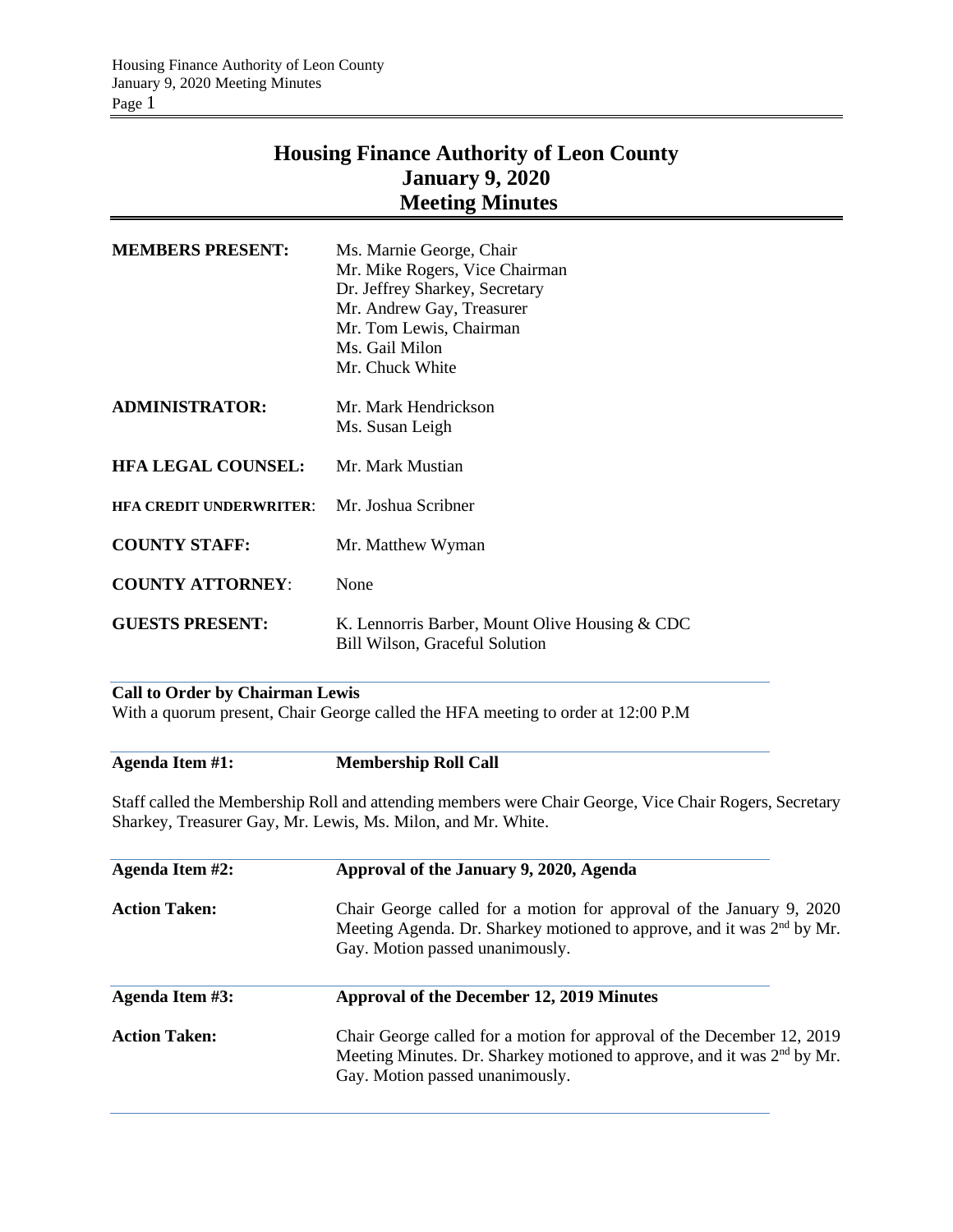#### **Agenda Item #4 Public Comment**

**Agenda Items #6A County Update** 

There was no public comment.

| Agenda Items #5A-5C  | <b>Financial Reports, Budget &amp; Expenditure Approvals</b> |
|----------------------|--------------------------------------------------------------|
| <b>Action Taken:</b> | No action taken                                              |

Mr. Gay presented the Financial Reports, including the December 30 balance sheet, year-to-date expenditures and income, the backup materials, and the proposed expenditure and debit card approvals.

| <b>Action Taken:</b> |                                                                                                                                                                                                                                                          |
|----------------------|----------------------------------------------------------------------------------------------------------------------------------------------------------------------------------------------------------------------------------------------------------|
| 5A, 5B & 5C          | Mr. Gay motioned to accept the December 30, 2019 Financial Statement<br>and Income and Expense Report, and to approve the proposed Expenditure<br>and Debit Card Approval list, and it was 2 <sup>nd</sup> by Dr. Sharkey. Motion passed<br>unanimously. |
|                      | Dr. Sharkey requested that staff present a five-year income and expense<br>comparison at the February meeting.                                                                                                                                           |

Mr. Wyman updated the Board on County activities, including a Citizen Advisory Task Force meeting, Whitney Bank's \$15,000 grant to the Tallahassee Lenders' Consortium for the CLT, the Home Expo, and the Emergency Repair Program.

| <b>Action Taken:</b> | No action taken. |
|----------------------|------------------|
|                      |                  |

## **Agenda Items #6B Magnolia Terrace Credit Underwriting Report**

Mr. Hendrickson explained that Magnolia Terrace would likely be before the Board in February for final approvals, including approval of the Credit Underwriting Report (CUR). He stated that because this Board had not considered a CUR before, that staff believed an in-depth presentation of the report before it was before the Board for approval would be useful. Mr. Scribner presented the draft CUR, explaining to the Board all of the items covered within the report.

**Action Taken:** No action taken **Agenda Item #7A: Community Land Trust** Mr. Hendrickson updated the Board on the status of the CLT. **Action Taken: #7A** No action taken.

**Agenda Item #7B: Magnolia Family**

Mr. Hendrickson reported Magnolia Family had applied for SAIL.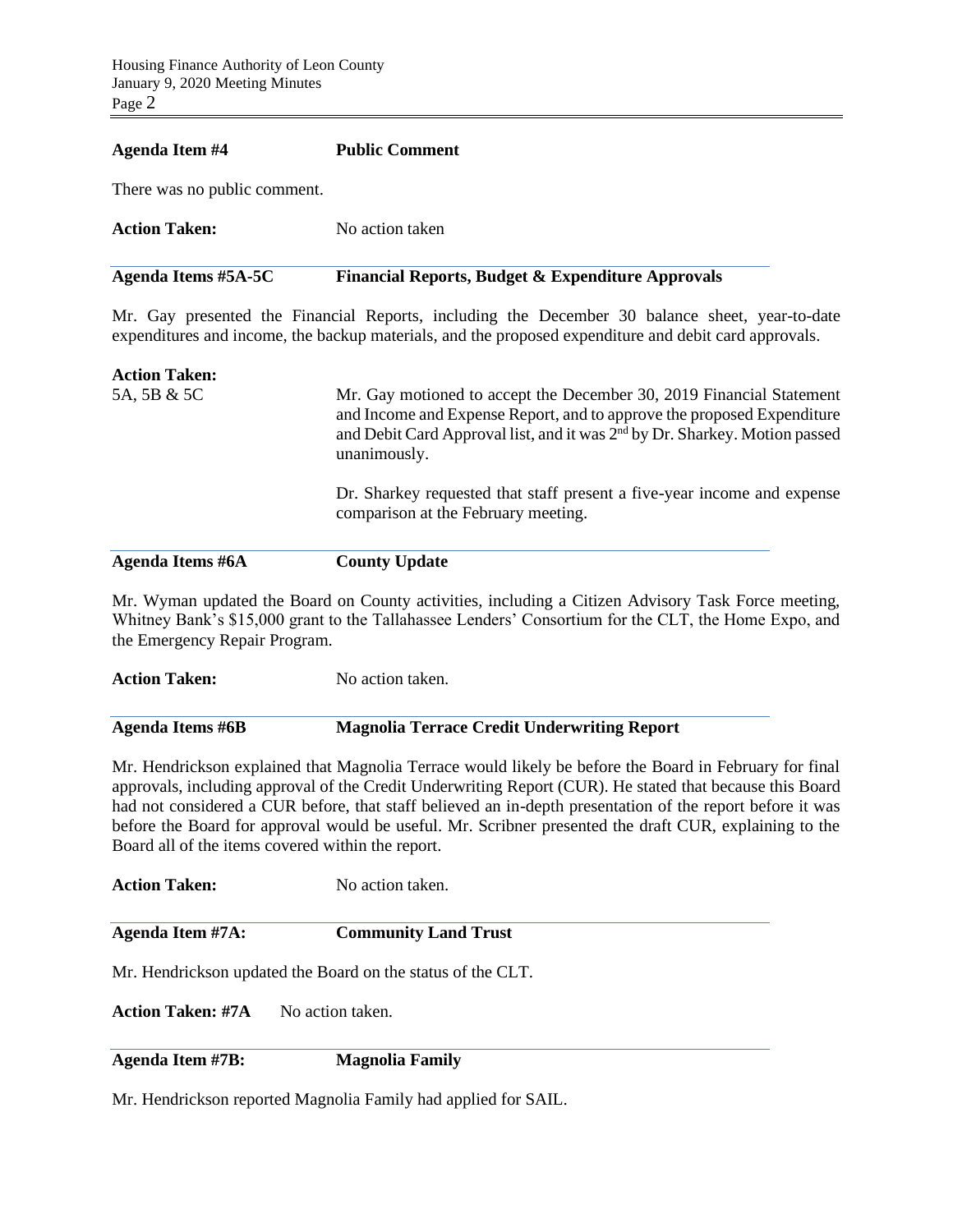| <b>Action Taken #7B:</b> | No action taken.                                                                                                                                                                                                                                                                                                            |
|--------------------------|-----------------------------------------------------------------------------------------------------------------------------------------------------------------------------------------------------------------------------------------------------------------------------------------------------------------------------|
| <b>Agenda Item #7C:</b>  | <b>Emergency Repair Program</b>                                                                                                                                                                                                                                                                                             |
|                          | Mr. Hendrickson noted that this item had been covered in Mr. Wyman's report.                                                                                                                                                                                                                                                |
| <b>Action Taken #7C:</b> | No action taken.                                                                                                                                                                                                                                                                                                            |
| <b>Agenda Item #7D:</b>  | <b>Real Estate</b>                                                                                                                                                                                                                                                                                                          |
|                          | Mr. Hendrickson stated that a property on Dust Bowl had been sold since the last meeting. Ms. Leigh<br>presented an analysis of the purchasers of the property, noting that there did not appear to be any issues.                                                                                                          |
| <b>Action Taken #7D:</b> | No action taken.                                                                                                                                                                                                                                                                                                            |
| <b>Agenda Item #7E:</b>  | <b>Legal Update</b>                                                                                                                                                                                                                                                                                                         |
| Magnolia Terrace.        | Mr. Mustian presented a proposed amendment to the contract for legal services, noting that one item was<br>to clarify that Nabors Giblin Nickerson would be the "HFA Counsel" on bond transactions, and another<br>item was to designate the firm as disclosure counsel on all publicly offered HFA bond transactions after |
| Action Tolzon #7F.       | Me Milon motioned to envice the prepared emendment to the contract                                                                                                                                                                                                                                                          |

**Action Taken #7E:** Ms. Milon motioned to approve the proposed amendment to the contract for legal services between the HFA and Nabors Giblin Nickersont, and it was 2<sup>nd</sup> by Mr. Gay. Motion passed unanimously.

**Agenda Item #10A: Magnolia Terrace**

Mr. Hendrickson updated the Board on the Magnolia Terrace financing, stating that the action item for approval had been pulled from the agenda because the developer had not provided the plans and specs necessary for the credit underwriter to complete their report. He stated that it was anticipated that this item would be on the January 2020 agenda. Mr. Breth stated that the bond allocation would be carried forward, meaning that it would become non-project specific multi-family allocation valid through December 31, 2022.

Action Taken: No action taken.

| <b>Agenda Item #7F:</b> | <b>To-Do List</b> |  |
|-------------------------|-------------------|--|

Mr. Hendrickson reported that the to-do list was in the Board Packet.

**Action Taken #7F:** No action taken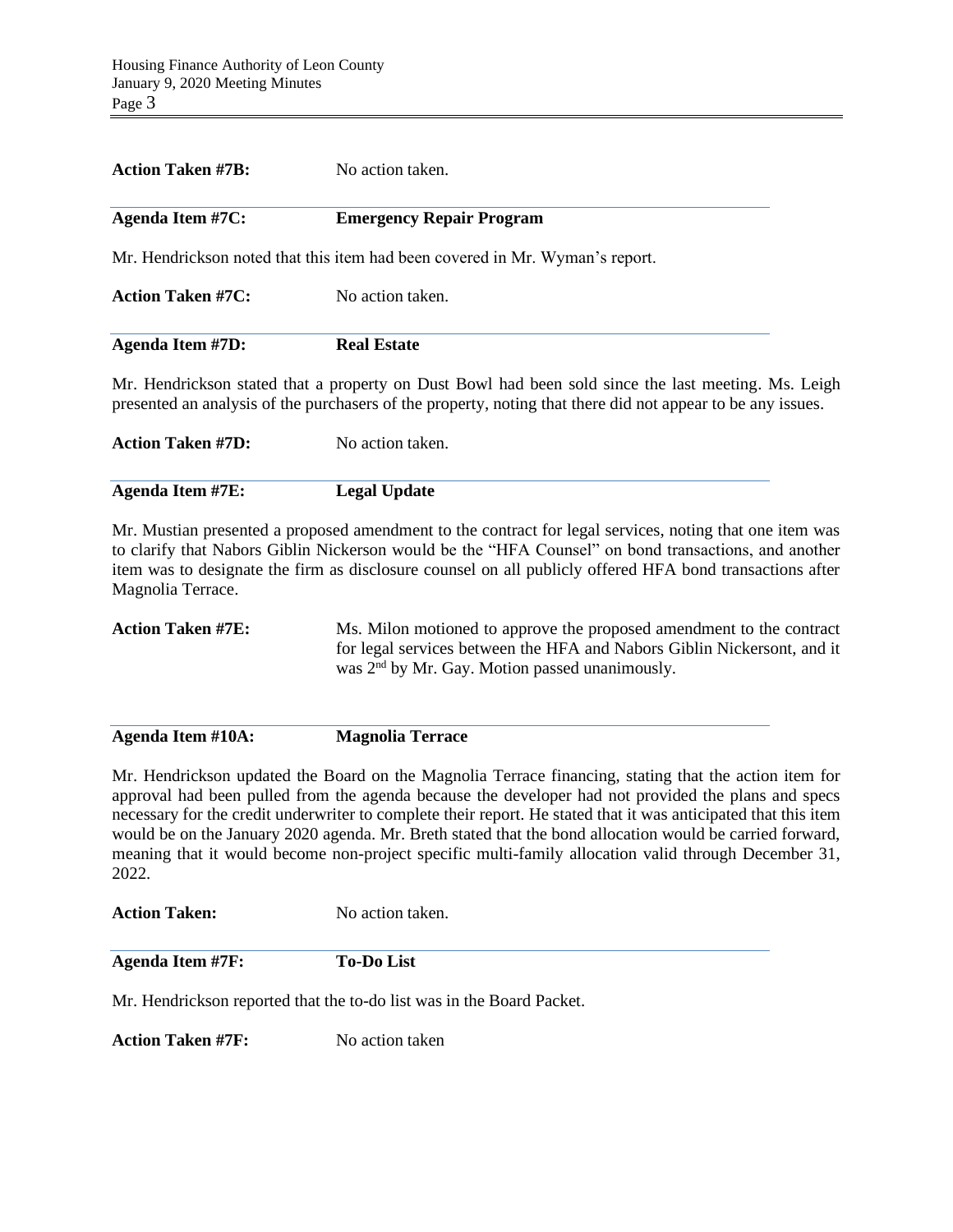| <b>Agenda Item #7G:</b>  | <b>State Legislative Update</b>                                                                                                                                                                                                                                                                                                                                                                                                                                                                                                                    |  |  |  |  |
|--------------------------|----------------------------------------------------------------------------------------------------------------------------------------------------------------------------------------------------------------------------------------------------------------------------------------------------------------------------------------------------------------------------------------------------------------------------------------------------------------------------------------------------------------------------------------------------|--|--|--|--|
|                          | Mr. Hendrickson updated the Board on the upcoming 2020 Legislative Session.                                                                                                                                                                                                                                                                                                                                                                                                                                                                        |  |  |  |  |
| <b>Action Taken #7G:</b> | No action taken.                                                                                                                                                                                                                                                                                                                                                                                                                                                                                                                                   |  |  |  |  |
| Agenda Item #8A:         | <b>Revolving Construction Loan Fund</b>                                                                                                                                                                                                                                                                                                                                                                                                                                                                                                            |  |  |  |  |
|                          | Mr. Hendrickson reported that two entities had requested the HFA to commit funds to a Revolving<br>Construction Loan Fund, with loans to go to non-profit entities building for-sale housing. He questioned<br>whether the HFA had adequate funds for this endeavor. Mr. Gay stated that the HFA did not have sufficient<br>capital to undertake this type of program, and Mr. Rogers stated his agreement with Mr. Gay. Mr. Lewis<br>stated that the City of Tallahassee's Affordable Housing Trust Fund could be used for this type of activity. |  |  |  |  |
| <b>Action Taken:</b>     | Mr. Gay motioned that the Board decline to establish a Revolving Construction<br>Loan Fund, but would consider being a resource to further the conversation on this<br>type of activity, and it was 2 <sup>nd</sup> by Mr. Rogers. Motion passed unanimously.                                                                                                                                                                                                                                                                                      |  |  |  |  |
| <b>Agenda Item #8B:</b>  | <b>New Business</b>                                                                                                                                                                                                                                                                                                                                                                                                                                                                                                                                |  |  |  |  |
|                          | Mr. White invited the Board to visit the tiny homes and Westgate developments.                                                                                                                                                                                                                                                                                                                                                                                                                                                                     |  |  |  |  |
| <b>Action Taken:</b>     | The Board directed Mr. Hendrickson to work with Mr. White and the Board to<br>schedule the visit, and to also consider a visit by the Board to the Magnolia Terrace<br>development prior to rehabilitation.                                                                                                                                                                                                                                                                                                                                        |  |  |  |  |
| Agenda Item #9:          | <b>Adjournment</b>                                                                                                                                                                                                                                                                                                                                                                                                                                                                                                                                 |  |  |  |  |
| P.M.                     | On a motion by Mr. Gay, 2 <sup>nd</sup> by Mr. White, the Board voted unanimously to adjourn the meeting at 1:28                                                                                                                                                                                                                                                                                                                                                                                                                                   |  |  |  |  |
|                          |                                                                                                                                                                                                                                                                                                                                                                                                                                                                                                                                                    |  |  |  |  |

Marnie George, Chair

\_\_\_\_\_\_\_\_\_\_\_\_\_\_\_\_\_\_\_\_\_\_\_\_\_\_\_\_\_\_\_ Jeffrey Sharkey, Secretary Date: